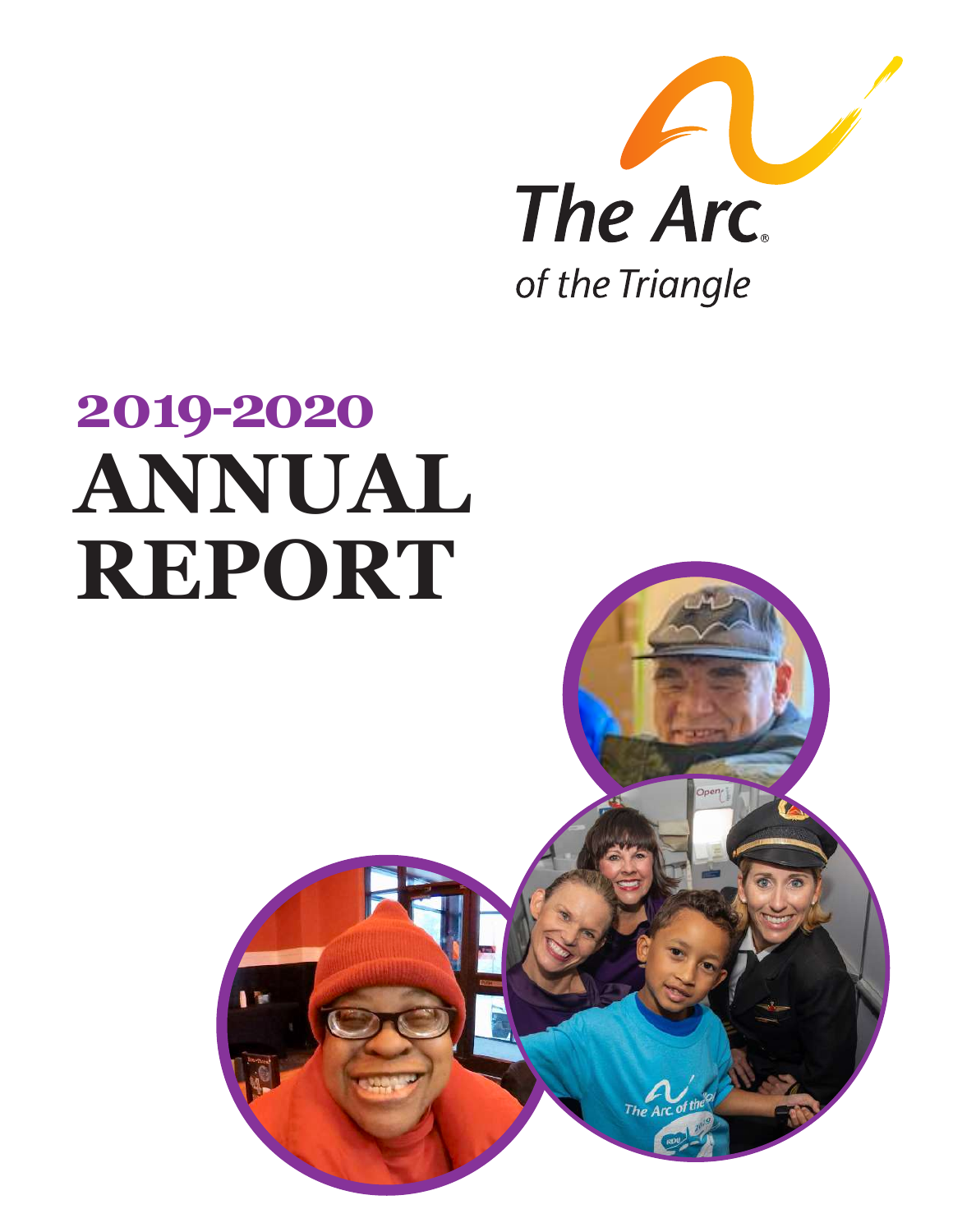### **MISSION STATEMENT:**

The Arc of the Triangle, Inc. supports children and adults with intellectual and/or developmental disabilities [I/DD] to achieve their personal goals and dreams in our community through partnership and advocacy.

## **VALUE STATEMENT:**

The Arc of the Triangle, its staff and board of directors value individuals with intellectual and developmental disabilities [I/DD] and their families by:

- Empowerment, self-determination and diversity
- Reinforcement through social, cultural and linguistic competence
- Innovation and social change through advocacy
- Integration through quality programs/services and natural supports
- Respect and equality through person centered beliefs and a strong community
- Support of families through safety, security and respite

### **STAFF 2019-20**

Jennifer Pfaltzgraff, Executive Director Lisa Maier, Quality Assurance Director Michael Kirschner, Individual Services Director Susan Swearingen, Supported Employment Director Eileen Patrick, Human Resources Director Michelle Foy, Community Programs Director

#### **Individual Services:**

Marie Dionne, Assistant Director of Individual Services Ramona Castillo-Segoviano Liane Chestnut-Perez Phillipa Grove Trista Palmer Cedrician Simmons Steph Madara Kevin Mercer Sandy Rogowski

#### **Employment Services:**

Kathy Mayer, Assistant Director of Supported Employment Athena McWhorter Natasha Pratt Majesty Robinson Rachel Werdebaugh

#### **Community Programs:**

Doug Gill Hailey McCullough Dona McNeill Courtney Owens Ellen Perry

#### **Administrative Team:**

Joy Allen Tim Barnard Julie Keever Kenneth Kelty Shauna Leng Heather Sapp Sonya Stockton Keara Suzik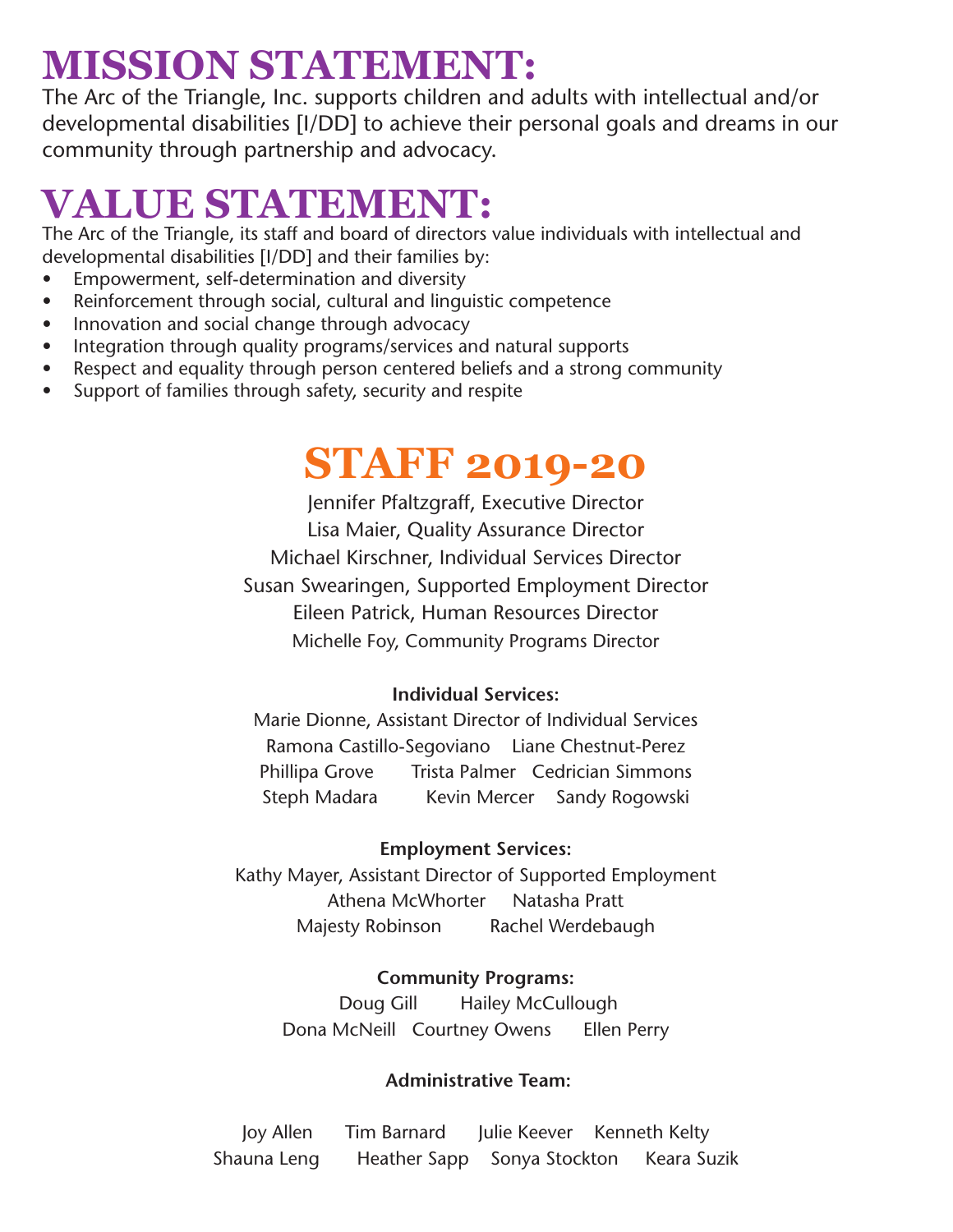### **MESSAGE FROM JENNIFER PFALTZGRAFF, EXECUTIVE DIRECTOR**

Dear Friends and Supporters,

We finished out the 2019-20 fiscal year in a state of uncertainty, risk, and fear. Covid-19 became the main focus for The Arc of the Triangle, as it did for the world. It is important to acknowledge that was the last quarter of the year. It is my hope this report can be a reminder of a time when The Arc of the Triangle faced typical challenges like staffing shortages and celebrated our successes through our service delivery, community programs and events.

Looking back to July 2019, the year started off with a bang! The end of the summer brought our second annual *Wings for Autism*. 100 guests enjoyed a taxi around RDU airport to get that experience of real air travel. *(read more about this great event inside!)*

The year took off from there. (*pun intended* :)

The next month we enjoyed a sunny afternoon at Rashkis Elementary School in Chapel Hill at a *Respect the Space* event. This was an opportunity to teach students that disability parking is just one aspect of making sure we support and provide accommodations for our friends with disabilities. Children of all abilities and their teachers decorated the disability parking with sidewalk chalk and posters for all of the schools staff, families and visitors to see. This is a perfect example of the acceptance and support The Arc of the Triangle prides itself in teaching and practicing.

By the time the holidays came around we were planning for our annual *Holiday Gift Drive* which supported over 150 individuals and families with holiday gifts. Our *Holiday Party for Teens and Adults*, held in Durham, and our *Party & Pics with Santa*, held in Raleigh, were their usual smashing successes. A great example of how The Arc brings community together any chance we can!



These were happy, productive months as we hosted these great events and continued to provide excellent services like Supported Employment and Medicaid Waiver services to folks across the Triangle. We attended local resource events, hosted our own future planning seminars and more.

Then March rolled around and everything changed. Our leadership team made the most difficult decisions we have ever made in terms of service delivery and how to serve our families. With no guidance from our contracted funding sources nor the government - we suspended many of our services and programs\* in an attempt to protect our participants, families and our staff from Covid-19. At the time we knew so little and erred on the side of caution. We closed our offices and staff began working from home. We all assumed it would only be for a few months.

Those first few months, we were met with mostly support and agreement in our attempts to navigate the Coronavirus with not only no guidance, but no PPE as well. But we were also met with backlash from a few that tried their hardest to discredit The Arc of the Triangle and the decisions we made. I am proud to say that looking back on that time I believe we would make the same decision again- to put people first. It has always been about the health of families and employees and continues to be.

By June, the end of this fiscal year, we had applied and received a generous PPP loan which was fully forgiven in December 2020. We also managed to amass PPE for staff and families. We then began to offer some community programs via Zoom (which eventually became Arc Triangle University). Our HR department and service delivery departments figured out how to keep staff as safe as possible while supporting the people we promised to support. At that time we had no idea how long this would last but we came together as a team- our staff, families, board of directors and volunteers and managed to end the year with a feeling of optimism and hope.



During these uncertain times we are most grateful for our friends and supporters. Thank you for choosing to partner with The Arc of the Triangle and children and adults with disabilities here in the Triangle.



Jennifer Pfaltzgraff *Executive Director*

*\*It should be noted - for those individuals who could not go without services - we continued to serve them- without interruption. Although that was not the narrative that our critics were sharing. Most non-essential in-person services were suspended those first few months.*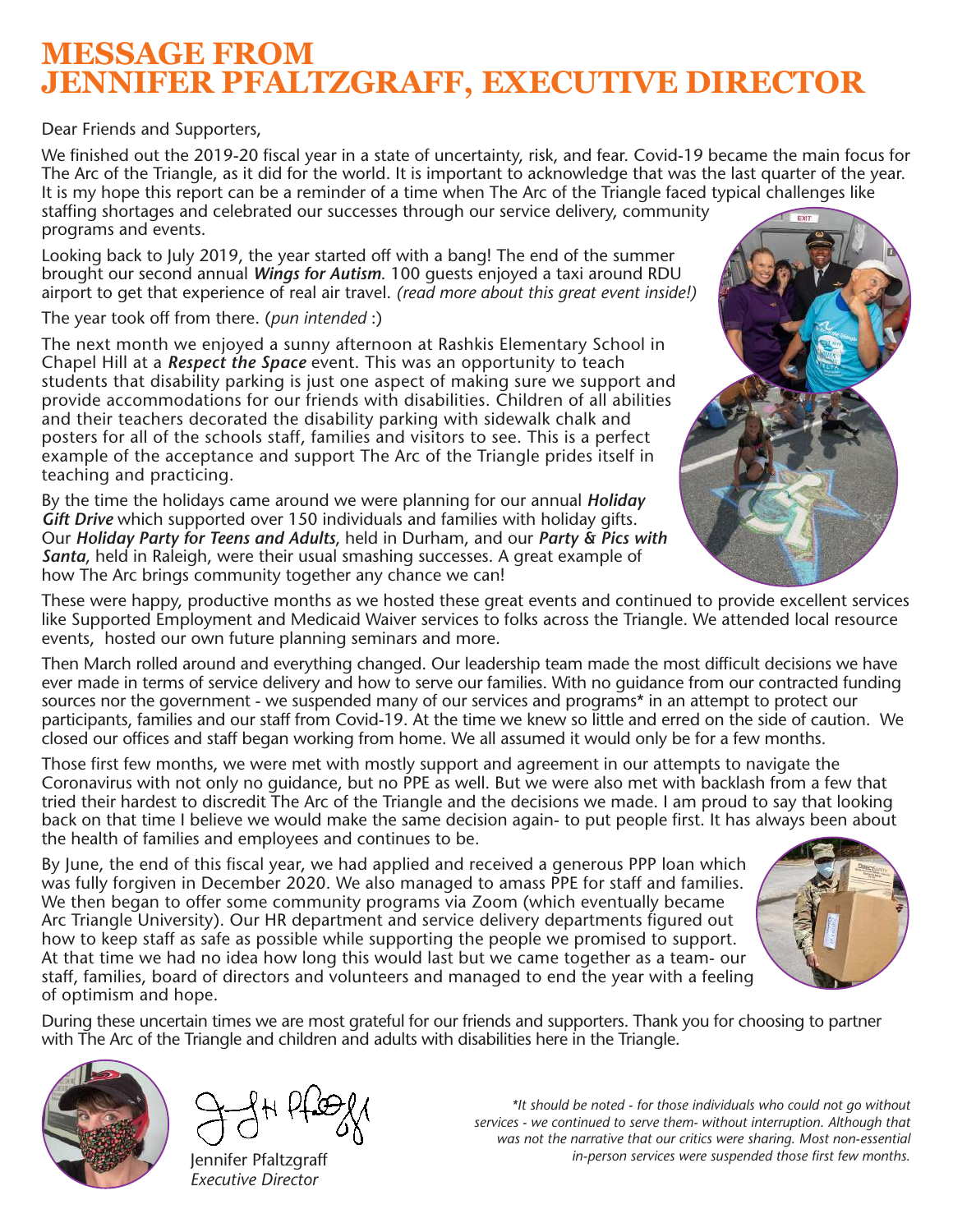### **SUPPORTED EMPLOYMENT: ON THE JOB**

by Susan Swearingen, Supported Employment Director

Supported Employment had a very successful year despite the significant slowing at the end of the fiscal year due to COVID-19. There were 70 new participants referred to The Arc for Supported Employment Services making a total of 159 participants served during the fiscal year. Our Employment Specialists worked hard and supported 38 participants in obtaining competitive and integrated employment in the community. We also continued to support an additional 47 participants who were already successfully employed in jobs throughout the community. Our team completed a combined total of 34 evaluations to help participants determine their interests and talents in order to help them find the best job match and to move forward through the process.

Members of our team also participated in and presented at job fairs, transition fairs and other Arc sponsored events to inform people about Supported Employment and its benefits.

When COVID hit things slowed dramatically for Supported Employment due to the fact that a large number of participants requested to be put on hold, not wanting to be out in the community. The Supported Employment Team had to get creative. So many of our participants who were working in good, steady jobs suddenly found themselves laid off or furloughed until further notice. How were we going to keep them interested, engaged, and excited about going back to work when the time was right? Our team began brainstorming and came up with the idea of engaging our participants virtually in face to face educational sessions geared toward employment. It was decided that we would start with the basics and build from there. What we came up with was 5 classes that were comprehensive of the supported employment experience from beginning to end.

The following classes were developed and presented to our participants in a virtual group setting in April by the Supported Employment team:

- 1. Creating a Resume- what resources and information are needed and how to put them together to create a professional resume
- 2. Appropriate Workplace Behaviors "soft skills" what are employers looking for in a good employee, how to handle social situations at work and how to talk to your supervisors
- 3. Determining Job Interests surveys, interviews and creative virtual job sampling
- 4. Job Searching- where to go to find jobs of interest, how to apply and how to follow up
- 5. Interviewing Skills Dressing for the part, staying focused and being prepared with follow up questions

We got a lot of positive feedback from participants and parents alike. It was good to have a way to continue engaging and teaching our participants. Each employment specialist continued working virtually one on one with participants as a result of these classes, expounding on the materials and ensuring that each person understood the content. By May, Vocational Rehabilitation secured funding to allow us to do hourly billing for the virtual service we were providing. Even though it wasn't retroactive from the beginning of the services we were glad to be able to bill moving forward since so many of our participants were no longer participating in traditional employment services. Those who did wish to continue with job development or who were being supported in the community in the jobs that they had previously obtained were getting those needed services as well from our Employment Specialists and job coaches. PPE and all other best practices were in place and strictly followed by participants and staff. Our dedicated Employment Specialists were even able to support 4 individuals in getting jobs and subsequent training through April, May and June.

#### **MARIA'S STORY...**

#### by Natasha Pratt

Maria is a fun young woman that loves to make friends everywhere she goes. When I first started working with her, she didn't have a specific direction for where she wanted to work. I was looking for business with "now hiring" signs near Maria's house when I came across a local pizza shop. I spoke with the manager, explained who I was and asked if they had any openings. Interest sparked and they asked if Maria could come in for an interview. Of course, after interviewing, management knew that she would be an asset so they offered her a position assisting with refilling condiment shakers in the dining area and folding pizza boxes. Maria was ecstatic. Almost a year later, Maria still works at this local pizza shop. She has made friends with her co-workers and even has a pizza named after her – the "Maria Special". Staff and customers comment on how much they enjoy coming in to see Maria working throughout the week.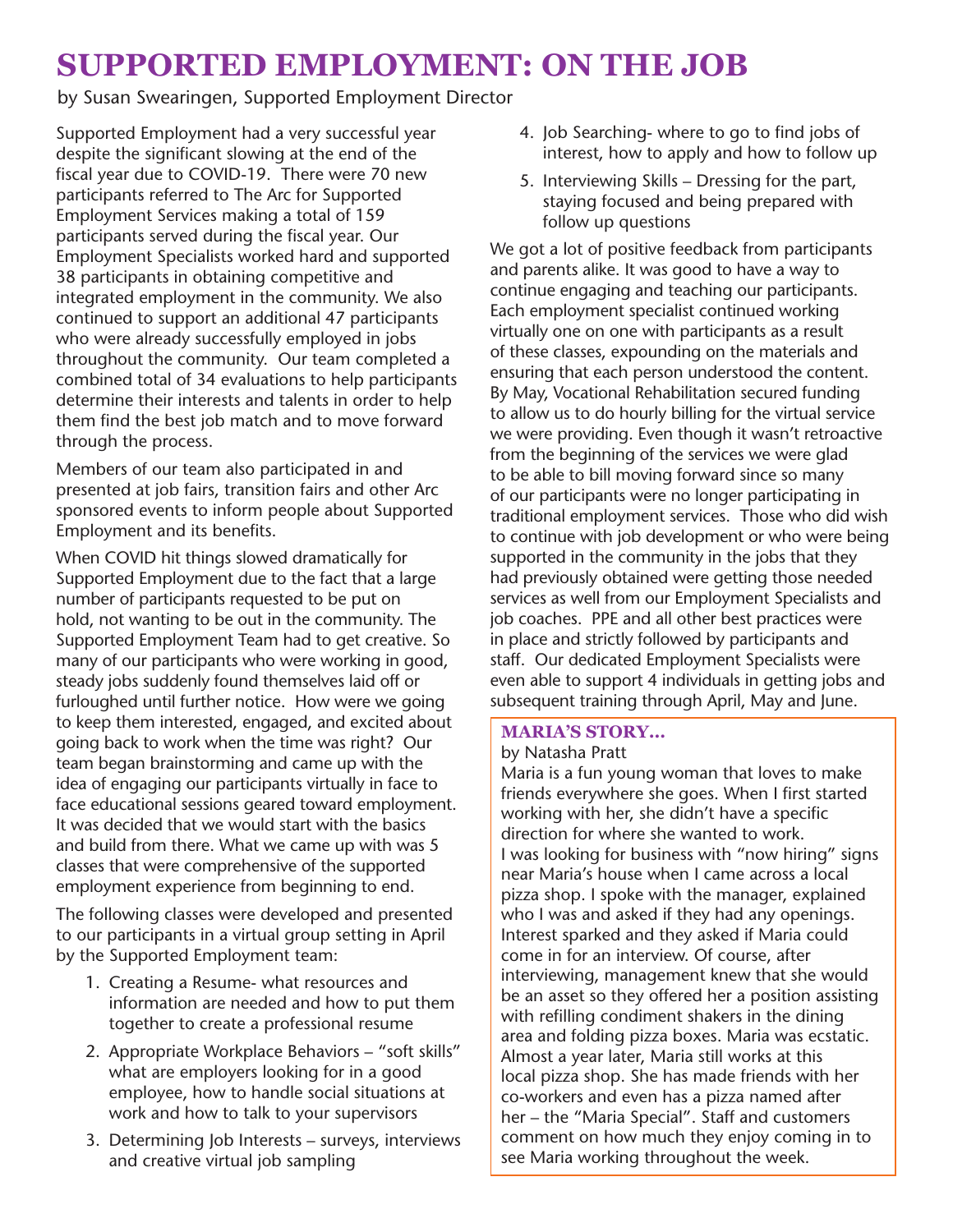### **PROJECT SEE [SUPPORTED EMPLOYMENT EXPERIENCE]**

#### by Susan Swearingen, Supported Employment Director

As of the summer of 2019 the Project SEE program has operated continuously for 39 summers. It is designed to support individuals aged 17-21 who have mild to moderate developmental disabilities and need varying levels of support in a work environment. These high school students were required to fill out an application and attend an interview as part of the program selection process. The selected high school students worked in a 2:1 ratio with an assigned job coach at a site that best matched their work interests and/or skill levels. The program lasted for 6 weeks for the students. In addition to gaining valuable work experience, students also developed or enhanced their social skills.

All of the Project SEE Job Coaches had previous experience in working with individuals with I/DD either in the classroom or in the community as one on one Support Professionals. They all came from diverse backgrounds and most were teachers or teacher assistants in the WCPSS special education programs. All of the job coaches participated in required trainings where they were given an orientation to the Project SEE program, a presentation on communication and intervention strategies, training on HIPPA, blood borne pathogens, First Aid and CPR certification and a crash course on how to use The Arc's online reporting system; SET-Works. Throughout the program, the job coaches made daily documentations of the interns' progress during the program. Weekly goals were set and/or modified specific to each student and data was collected based on those goals as well as general comments about each student's day.

Overall, Project SEE was once again a successful summer program for all involved. Every student completed the program and showed growth both vocationally and socially through skills learned and by demonstrating an increased level of independence. Parents were pleased with the program and had great things to say.

The following sites hosted our students this year: Marbles Kids Museum, SAS Institute Inc., NC State University in International Housing, Jordan Oaks, The Lodge in Wake Forest, Whole Foods -Wade Avenue and The Gardens in Wakefield.

#### **WAKE OUR JOBSITES:**

- T|Maxx Brier Creek
- DHL eCommerce
- Great Tech Geeks
- Poole'side Pies
- Sunrise Facility Services
- Party City Brier Creek
- Wegmans
- Lowe's Foods
- ServiceMaster
- Chick Fil A Capital Crossing
- Chick Fil A Glenwood
- Lifetime Fitness Triangle Plantation
- Forks Café Wake Forest
- Pet Mania Wake Forest
- Jiffy Lube Cary
- The Produce Box Raleigh
- Waltonwood
- Ruckus
- Town of Apex
- KFC
- JC Penny's
- A Touch of Love Cleaning Services
- The Templeton of Cary
- NC State Landscaping
- Applebee's
- Burger King
- Carlie C's
- Harris Teeter
- Publix
- PPD

#### **DURHAM**

- Durham Co-Op Market
- Duke Regional Hospital
- Harris Teeter Durham
- Bojangles

#### **ORANGE**

- Whole Foods
- Café Carolina
- Harris Teeter Carrboro
- Weaver Street Market
- Courtney's Drop In Kids Care
- Chapel Hill Country Club
- Lowe's Foods
- Harris Teeter Chapel Hill North
- ABM Cleaning Chapel Hill Public Schools

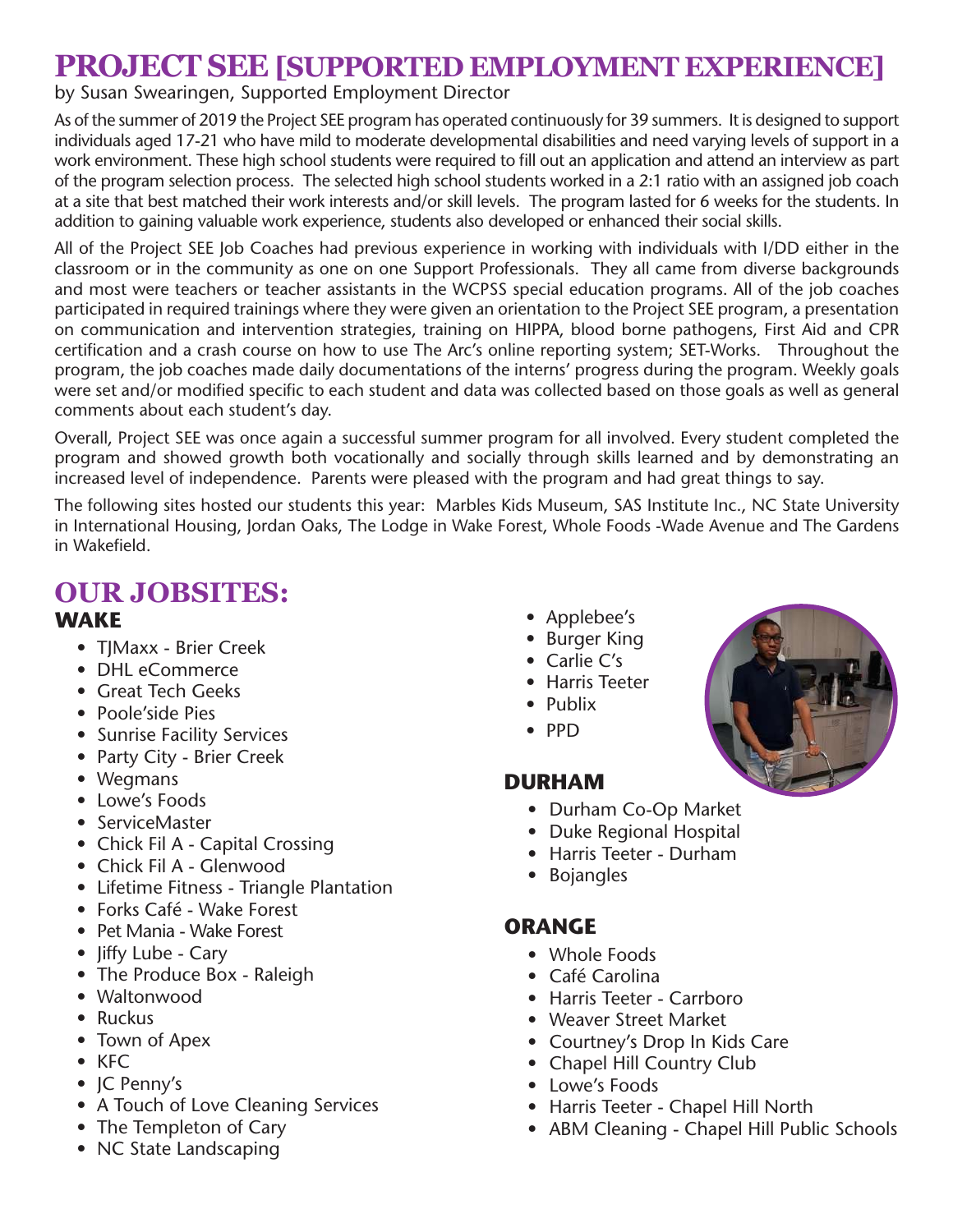### **INDIVIDUAL SERVICES**

#### by Michael Kirschner, Individual Services Director

Another year has flown by and to say our community has been met with some challenges is an understatement. But, rather than focus on the challenges let's look at the positive things that have happened. Under the Individual Services Department we served 216 participants this past fiscal year. We could not have done it without the team approach between our participant's, families, Support Professionals and community partners.

Our department has worked tirelessly to make sure we are providing the best standard of care. You may have



heard of new terms in regards to the future of Medicaid Transformation like *social determinants of health* and *tailored plan*s. And while this can be confusing, especially when dates and definitions continue to change, The Arc continues to be a constant in quality service provision. The Individual Services Department's hard-working Qualified Professionals/Supervisors do an excellent job of keep up

with Medicaid rules and guidelines so that our participants get the supports they deserve.

With the on-set of Covid-19 in March, the last quarter of the year did prove difficult in that we were all in unchartered

waters. One of the first changes was that some of our Medicaid services began to be provided virtually (telehealth) as well as in the community, depending on the need of the individual and his or her family. We respect that our families may not have wanted support staff in their home - but we were always prepared to provide services when they were ready.

### **COMMUNITY NAVIGATOR**

by Marie Dionne, Assistant Director of Individual Services It was an exciting year of positivity and growth for our Community Navigator Department. Fiscal year 19-20 brought an updated contract with Alliance that added the Community Navigator service in Wake and Durham counties. Previously, The Arc had only been contracted to provide the service through Cardinal. With the expansion of our

service area came an influx of new cases – 17 for the year, bringing our year's total to 64. I'm grateful to the Care Navigators at Alliance for spreading the word and referring families to The Arc for this versatile and rewarding service. For those of you unfamiliar with the Community Navigator service, it has a very broad service definition, with Community Navigators taking on the role of plan writer, advocate, financial advisor, and realtor, among others.

Among our success stories for the year comes one from a new family in Wake County. At the intake meeting, this family made it clear that it was a priority to find an appropriate lift system for their son to make transfers easier and safer. Our Community Navigator was able to locate a vendor and the system was installed this past year. Also in Wake County

there was a family who was confused and apprehensive about the process for obtaining guardianship. With some coaching and some resources from our Community Navigator, this family went through the process with no trouble.

Our growth and increased caseload size has meant that we are well on our way to upgrading our current part time position into a second full time Community Navigator position, hopefully by the end of FY2021. It's exciting to see our department grow as we're able to support more families across the Triangle.



#### **Innovations Waiver Services**

- Alternative Family Living (AFL)
- Community Living and Supports
- Community Navigator
- Community Networking
- Respite
- Supported Employment
- Supported Living

#### **B3 Medicaid Services**

- Respite
- Supported Employment
- Community Navigator Services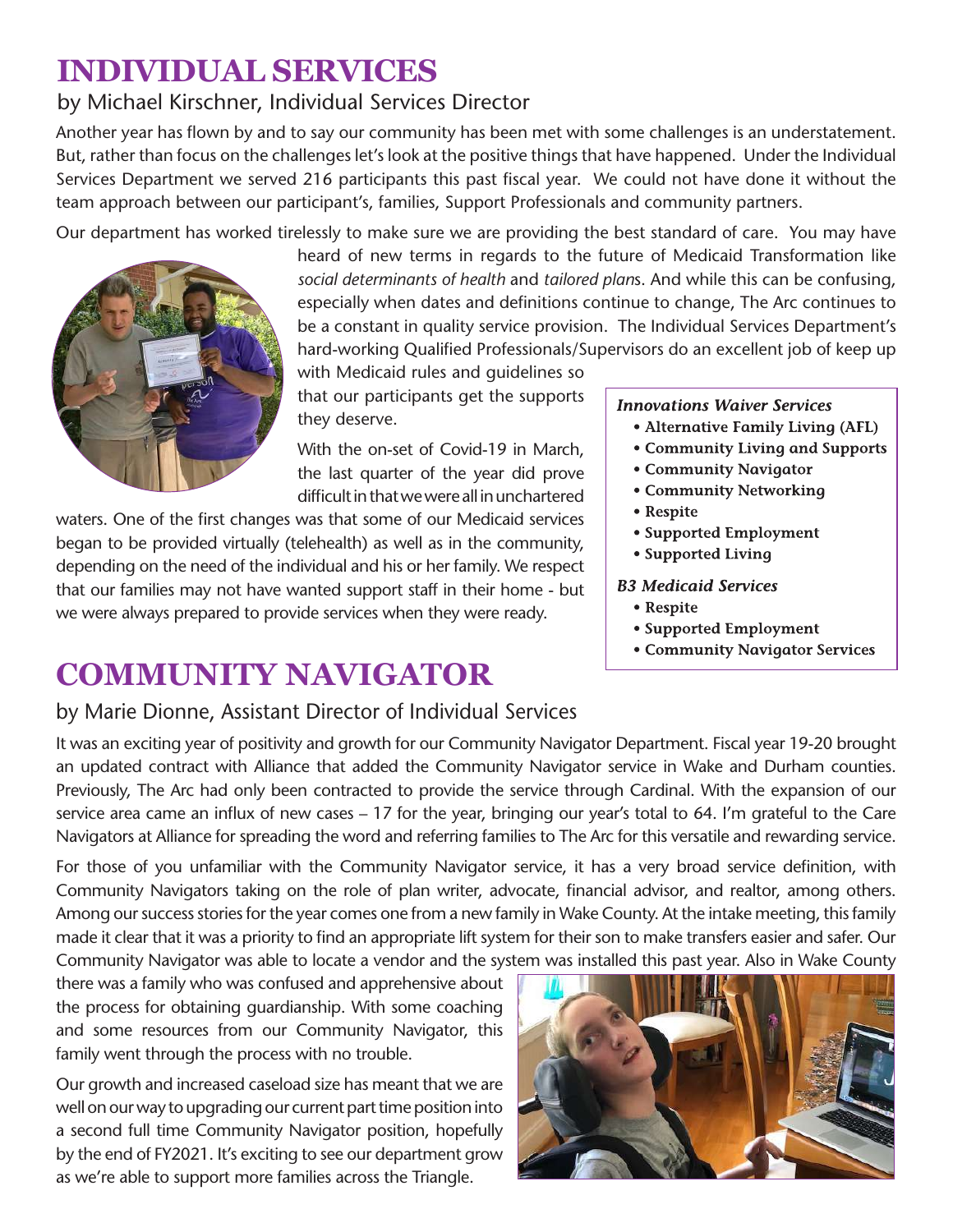#### **HUMAN RESOURCES**

by Eileen Patrick, Human Resources Director

The Human Resource Department started 2019-2020 with big change. Heather Sapp was promoted to Recruitment Specialist. She had tremendous success in her previous role as Employee Relations Specialist and that success has funneled into her new role. By the end of 2019, recruitment was stabilizing. Retention became the focus. Systems and processes were becoming routine and the department was able to improve employee satisfaction. We pushed for change in areas that our support professionals indicated needed work. One area was onboarding.



.<br>We worked to streamline the onboarding process. The Recruitment & Retention Work Group made changes throughout the winter.

we also planned several staff appreciation events. In August, we held an ice cream social for the direct support professionals. Members of the leadership team dished out ice cream sundaes to anyone who stopped by. In the spring as we grappled with Covid-19 and its effects, we sent newsletters to all of our support professionals. We enclosed small treats and sent thanks to those who continued to support participants in person despite the risk of Covid-19. I for the direct suppor

As the pandemic weighed on us, HR focused on the well-being of all of our employees. As we slowly received Information from various federal and state agencies, we looked for ways to help The Arc's employees. As our services information from various federal and state agencies, we looked for ways to help The Arc's employees. As o s to help The Arc's employees. As o



slowed, many support professionals were laid-off. This lay-off did allow our employees to get faster access to unemployment. Many of them have since been rehired. For those employees who remained, we took steps to keep them safe by enacting Covid protocols and providing them with PPE. We also kept up with the improvements we made with onboarding and communication. Covid-19 forced us to learn how to navigate virtually. Hiring, onboarding and training have become virtual processes. While not perfect,

technology has helped to keep us moving forward.



#### **We continued our Employee of the Quarter program and honored the following recipients for 2019-20**

*July - September 2019 - Dorothy Ransom; Honorable Mention: Pam Dove*

*October - December 2019 - Sandra Logan; Honorable Mention: Nancy Vargas January - March 2020 - Edwena Miles April - June 2020 - Hannah Steen*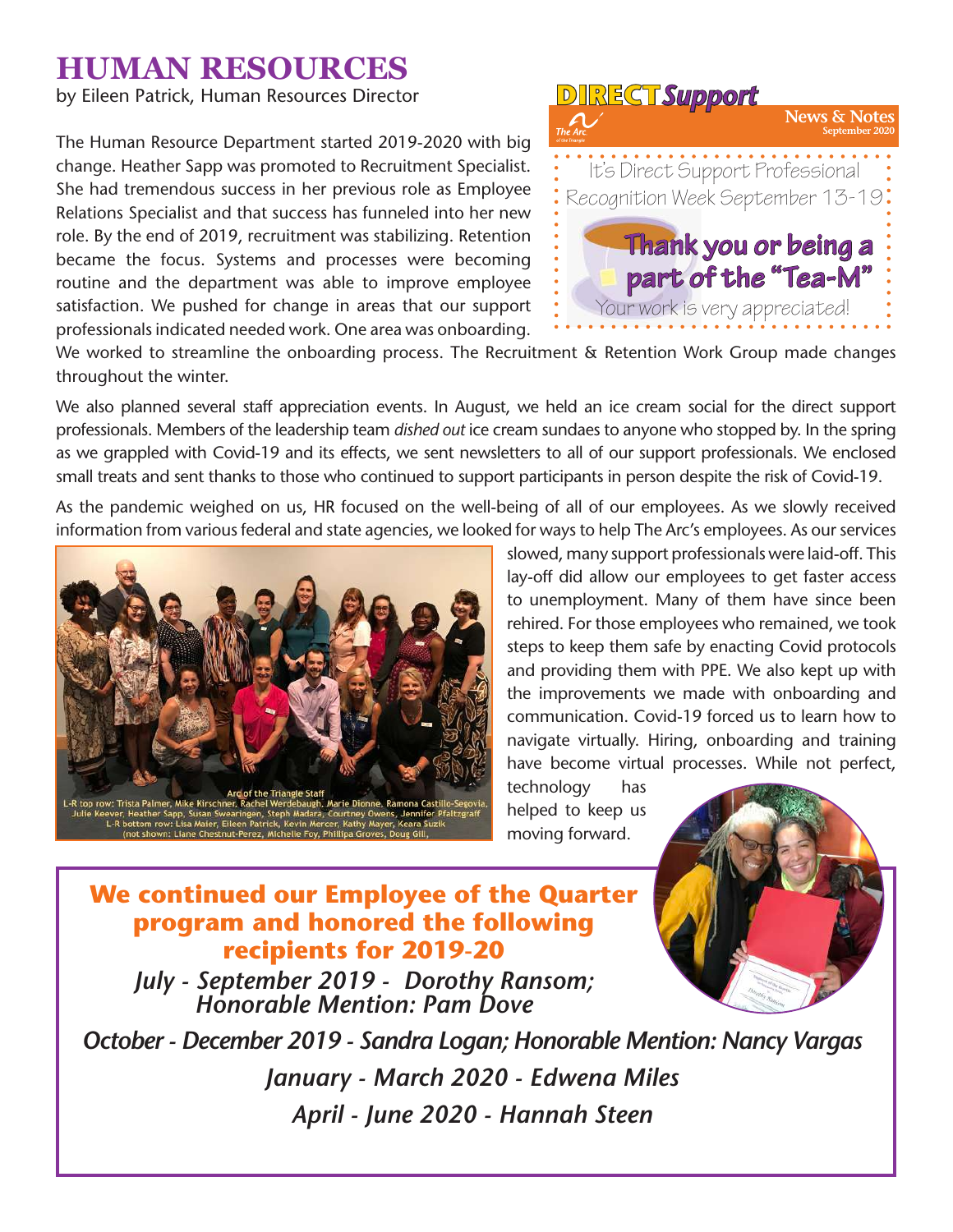### **COMMUNITY PROGRAMS ACROSS THE TRIANGLE**

by Michelle Foy, Community Programs Director

The Community Programs across the Triangle provide meaningful social interactions on a weekly basis and continue to attract new participants. Whether one is participating in the Mall Walking Club with the Supported Retirement Program, Performing in the community with The Every Voice Choir, learning how to better advocate for oneself with the TSAN group, creating a new healthy recipe in the Cooking class, Bowling with the Friday Fun Day group or making and delivering floral arrangements with our Petals with a Purpose Program, a big smile is sure to be seen on everyone's face. Volunteers are such a big part of the community programs success, so to show our appreciation volunteers were celebrated during Volunteer Appreciation Week April 19-25, 2020. Each day they were showered with thank you cards, words of encouragement to even having a "Virtual Happy Hour" via Zoom!

The Cooking and Nutrition class had a blast demonstrating their cooking skills at the start of the fiscal year by modeling a popular cooking show on the Food Network and had a mocked "Master Chef Cook-Off" challenge. Participants were broken into two groups and prepared the same meal of Baked Puerto Rican Rice with Sausage. The Master Chef Cook-off judging consisted of the following elements:

- 1. Recipe- Did the team follow recipe and use all ingredients
- 2. Safety- Did the team wear gloves and use a knife in a safe manner
- 3. Cleanliness- Did the team wash hands before, during and after cooking
- 4. Taste- Was it good!



Fun was had by all, but more importantly, class participants used this cooking challenge to discuss what skills they had learned and where they still needed practice.

Although the Coronavirus Pandemic came as quite a shock to everyone which forced community programs to move to virtual classes, with continuous support and resources participants were able to regroup and adapt to the new norm fairly quickly. The program began offering services in a couple of different ways. Online classes began being offered weekly via Zoom which consisted of Cooking Class Demonstrations, Triangle Self-Advocacy Network (TSAN) meetings, Chair Exercise and Choir Singalongs. COVID-19 resources as well as virtual activity resources were also shared in order for individuals to stay connected. Wellness checks began being provided which consisted of calling or emailing participants and caregivers on an ongoing basis. The majority of participants were able to adjust to the changes of online activities and enjoyed the interaction they received by participating in Zoom activities.

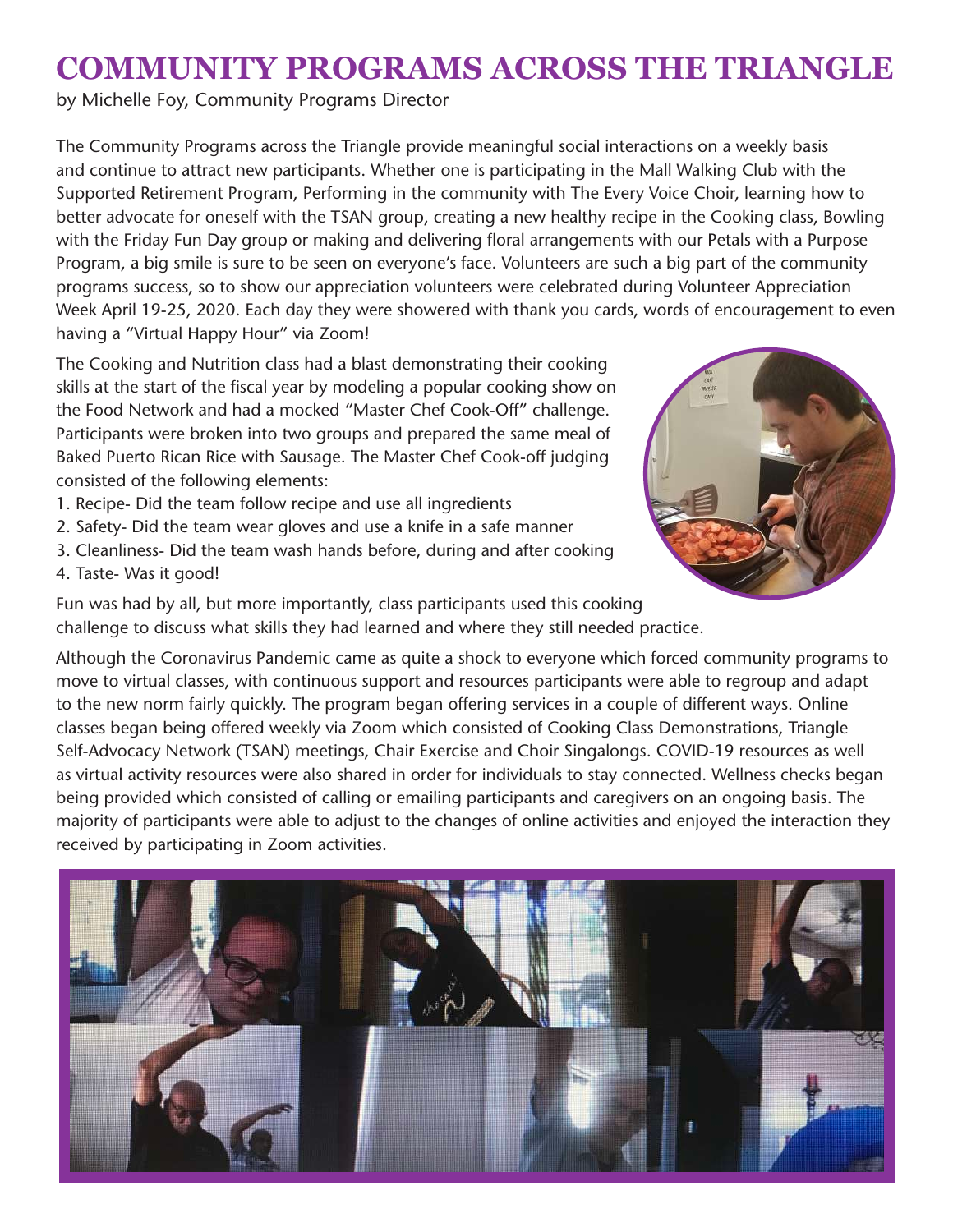### **Arc HOSTED COMMUNITY EVENTS**

Annual Meeting and Arc Awards

Supports and Seminars: Special Needs Financial Planning & Writing a Letter of Intent

Family Fun Night @ Marbles Kids Museum

Spooktacular @ Marbles Kids Museum

Party & Pics with Santa

Community Holiday Party

Every Voice Choir Talent Show

Wings for Autism

Respect the Space

### **OUT IN THE COMMUNITY**

The Arc

Chapel Hill/Carrboro Public Schools Tranisition Fair Chatham County Schools Resource Fair Civitans Resource Fair - Holly Springs DisABLE the Label - Durham Durham Public Schools Resource Fair Holly Springs Autism Awareness Event Lake Myra Elementary School Family Night, Wendell Town of Cary - Care & Share Museum of Life & Science Sensory Day - Durham Orange County Public Schools Transition Fair Richland Creek Community Church - Wake Forest Wake County Special Education Open House

### **WINGS FOR AUTISM**

On August 19, The Arc of the Triangle hosted its second Wings for Autism. Wings for Autism is an air travel training event for kids and adults with autism and other developmental disabilities. Our families went through ticketing, an authentic TSA security check, and boarding the plane. Delta came on board (no pun intended) as our airline partner this year. They pulled out all the stops. The number of their employees that came to volunteer was in the dozens. The flight crew came to the concourse, greeted our families, and posed for pictures. The ground crew was there to lend a hand. As usual- RDU and TSA staff were there to help make the day great.

Once everyone boarded the plane, including our volunteers, the senior flight attendant went over the safety guidelines while the other flight attendants passed out earbuds and spoke to everyone. It felt like the real deal. Then the real magic happened. Those engines started up and the pilot announced we would be "taking off" and the plane taxi'd around the airport's 5000+ acres for a half hour. The

response was amazing! Our participants did not want it to end. I didn't either for that matter!

One mother had this to say: "The happiest man on the planet arrived home yesterday after



a spectacular outing to RDU with his friend, Dieatra. Matt's face almost broke, he was smiling so broadly and it stayed that way until bedtime. BTW, he HAD to wear his handsome new t-shirt to bed. The only down side, as far as I can tell, was that it was over. Matt could have stayed forever. Maybe we have a plane spotter in the making?? Thanks so much to you and all of the folks who made this wonderful event happen. It was right up there with a big lottery win."

A slew of Arc volunteers along-side airport and airline staff made quite a team. It is our hope this partnership with Delta and RDU will continue for years to come so another 50 families can benefit from this amazing experience. It was a practical experience for our participants but also really fun and a little magical.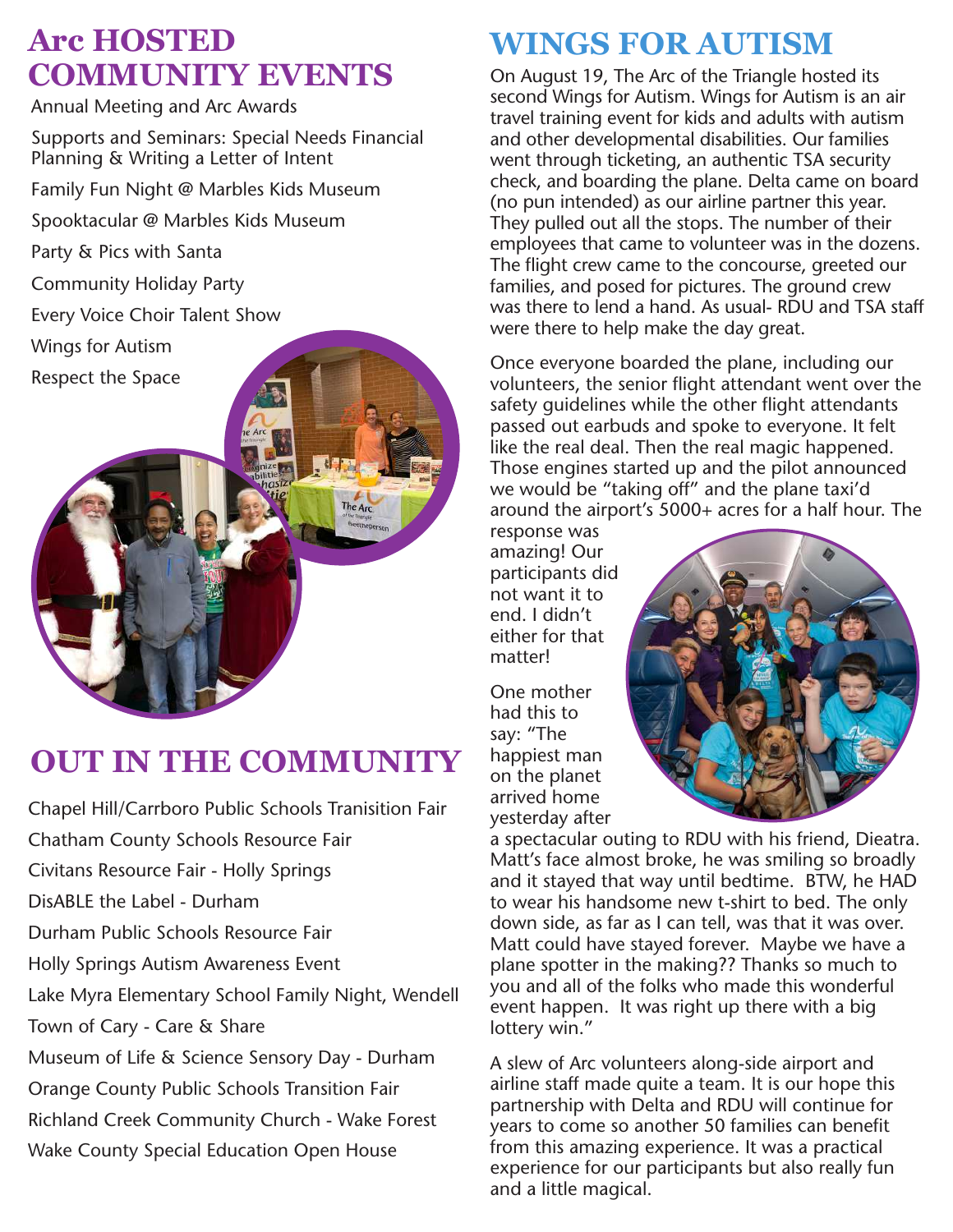### **VOLUNTEERS**

There are vital elements to making a successful non-profit agency. Volunteers and our community partners are one of the more important pieces. We recognize everyone who has helped out in some way with The Arc of the Triangle.

GROUP VOLUNTEERS :

Durham Tech Lenovo Meredith College Child Development Dept. NC Central University- National Student Speech Language Hearing Assoc. NC State University - Arnold Air Society NC State Univeristy - PRT 238, Inclusive Recreation class Southeast Raleigh HS Beta Club Trinity School of Durham & Chapel Hill Interns from UNC APPLES program and NC State's COM 460 class

Ongoing Individual Volunteers - 24 One Time Event Volunteers - 120



### **HOLIDAY GIFT DRIVE**

Our Holiday Gift Drive was a bigger success than ever. The Arc of the Triangle was able to deliver gifts to many of our own participants, residents of the O'Berry Center, as well as participants served by The Arc of North Carolina.

Corporate/Group Donors: Glaxo Smith Kline Pleasant Grove United Methodist Church Inner Health Chiropractic Center for Chiropractic Wellness NuAngels Home Care RedHat

Individual Donors: Melissa Jones, Laura Alden, Judy DiDonato, Marie Hughes, Hillary Laster, Allison George, Christine Ryan, Randy Kabrick, Karen Geringer, Eileen Patrick, Jennifer Pfaltzgraff, Majesty Robinson, Natasha Pratt, Katherine McDuffle, Gina Kinlaw, Keara Suzik, Katelyn Glassman, Rusty Mumford, Ivette Sanchez-Sandoval

### **COMMUNITY PARTNERS**

AMF Pleasant Valley Lanes AMF South Hills Lanes Carrboro Fire Station 1 Covenant Christian Church Chuck Jaynes Photography Delta Airlines The Food Bank of Central & Eastern NC Fresh Market Good Shepherd Lutheran Church Hargraves Community Center Hillyer Memorial Christian Church

Meals on Wheels Marbles Kids Museum RDU Airport Reality Ministries Resurrection Lutheran Church Santa Claus Seymour Senior Center Steve Rubin Photography Triangle Grace Church Whole Foods



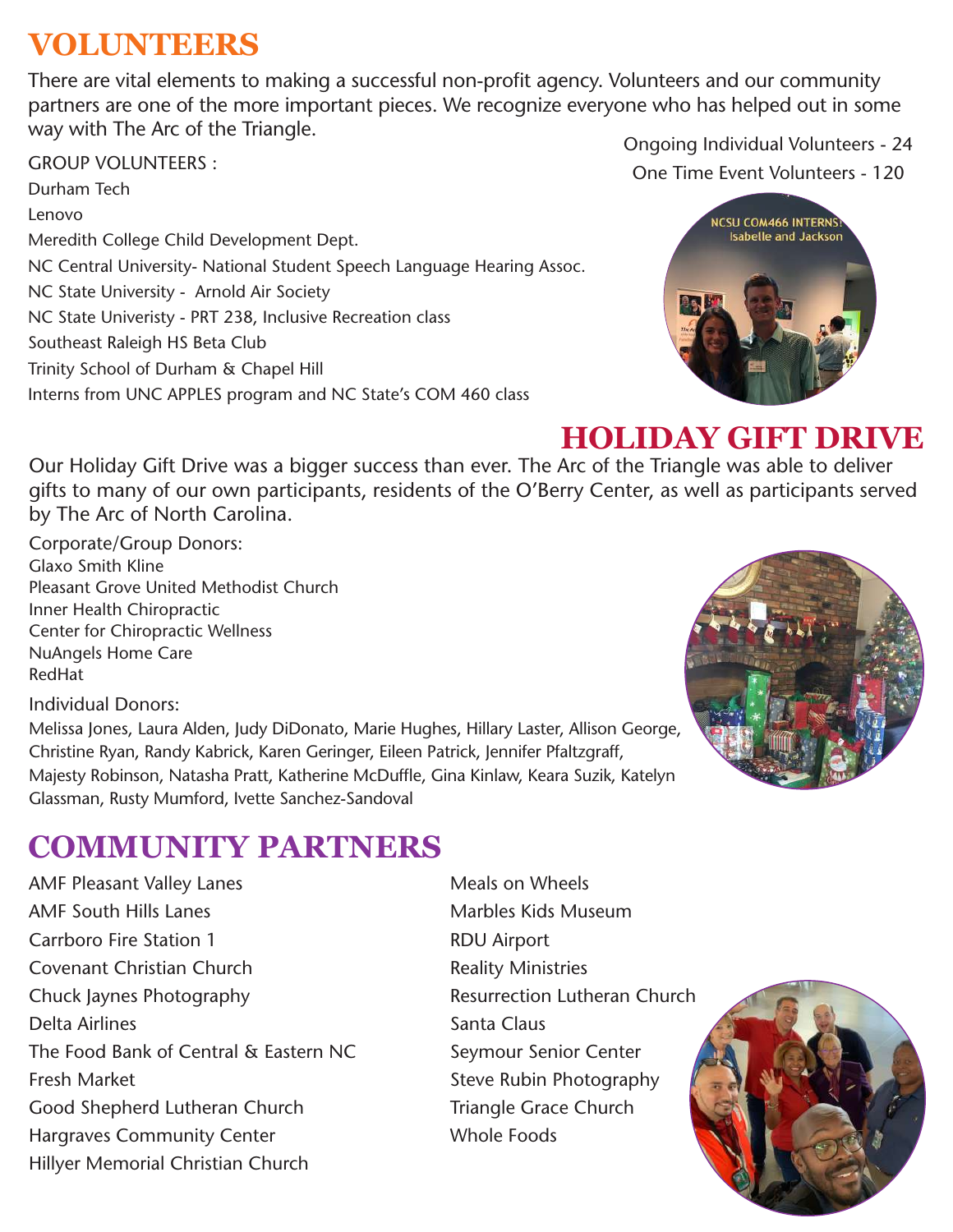### **2019 Arc AWARDS**

#### **THE GERALD BAUGH SELF-ADVOCATE OF THE YEAR**

Robert Faircloth



**TEACHERS OF THE YEAR** Chef Greg Hamm and Chef Regina Minter

**EMPLOYERS OF THE YEAR** Courtney's Drop-In Kids Care Relias Learning

**DIRECT CARE PROFESSIONAL OF THE YEAR** Catrice Hines

**PROFESSIONALS OF THE YEAR** Brittanie Mangum Katie Tompkins

> **VOLUNTEER OF THE YEAR** Kathryn Jones

**SIBLING OF THE YEAR** Claire Isabel Gitterman

#### **COMMUNITY PARTNERS OF THE YEAR**

RDU Airport Triangle Grace Church

**DISTINGUISHED SERVICE AWARD** Quinn Holmquist









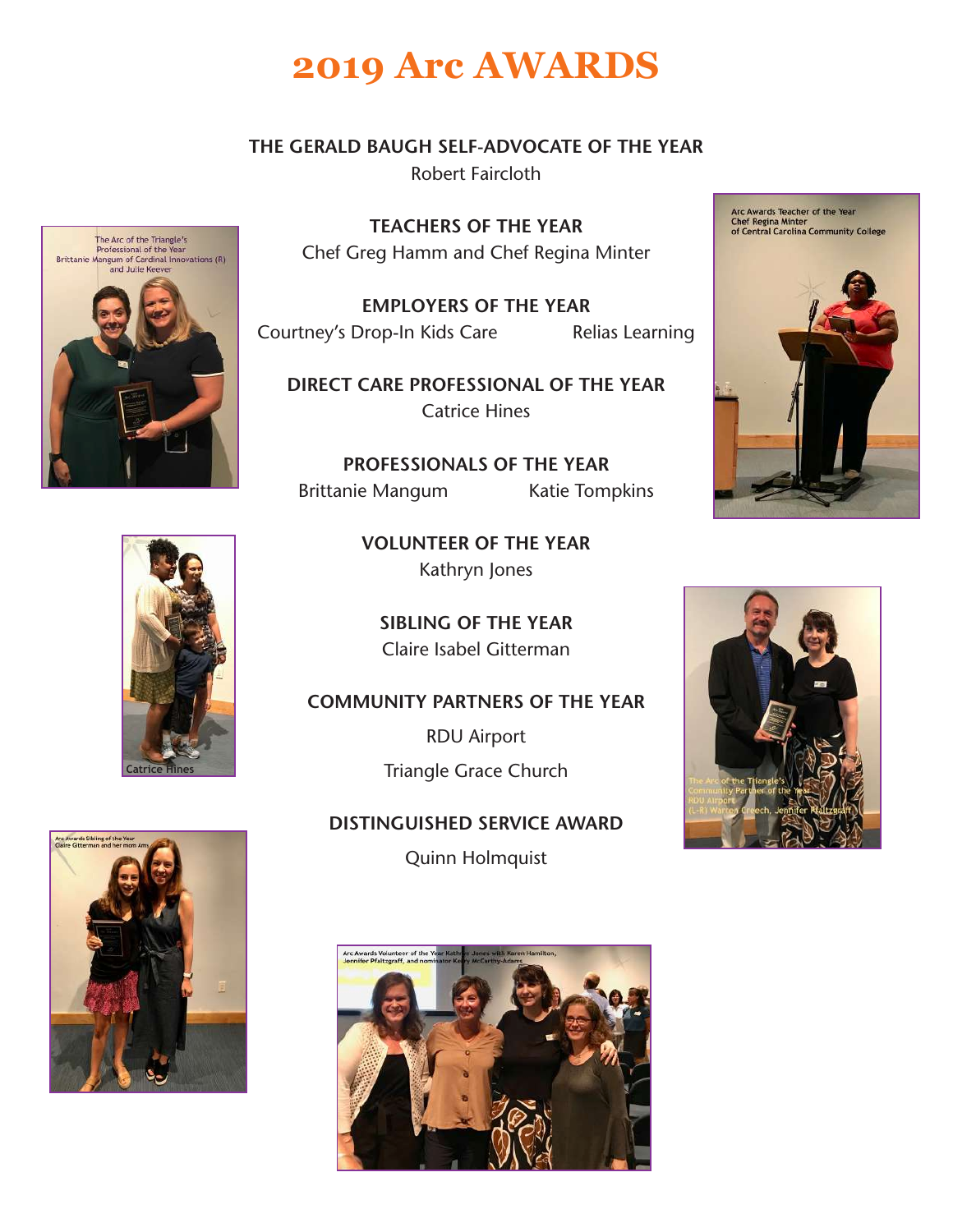### **FUND DEVELOPMENT**

Our 2nd Annual Casino Royale should have been held April 2020 and was postponed due to Covid. We did have many of our awesome sponsors in place who insisted The Arc keep the donation. We then honored the sponsorship in the fall of 2020.





### **FOUNDATIONS, GRANTS & LOCAL SUPPORTERS**

Amazon Smile Cardinal Track Club Crossroads Fellowship Foundation Fidelity Charitable Gift Fund IBM Employee Giving Knights of Columbus Orange County Town of Carrboro Town of Chapel Hill Millbrook United Methodist Men Zeta Tau Alpha Sorority, UNC

### **OUR FUNDRAISERS**

End of Year Giving / #GivingTuesday Red Nucleus Concert Fundraiser - Chapel Hill Kendra Scott Gives Back - Southpoint, Durham

When you make a donation to The Arc of the Triangle you are supporting children and adults with disabilities right here in your community.



So thanks.



Join us for an afternoon of great music<br>supporting people with disabilities **Red Nucleus** Sunday, February 2<sup>nd</sup> 2:00-5:00pm **With Special Guest** The Carrborators

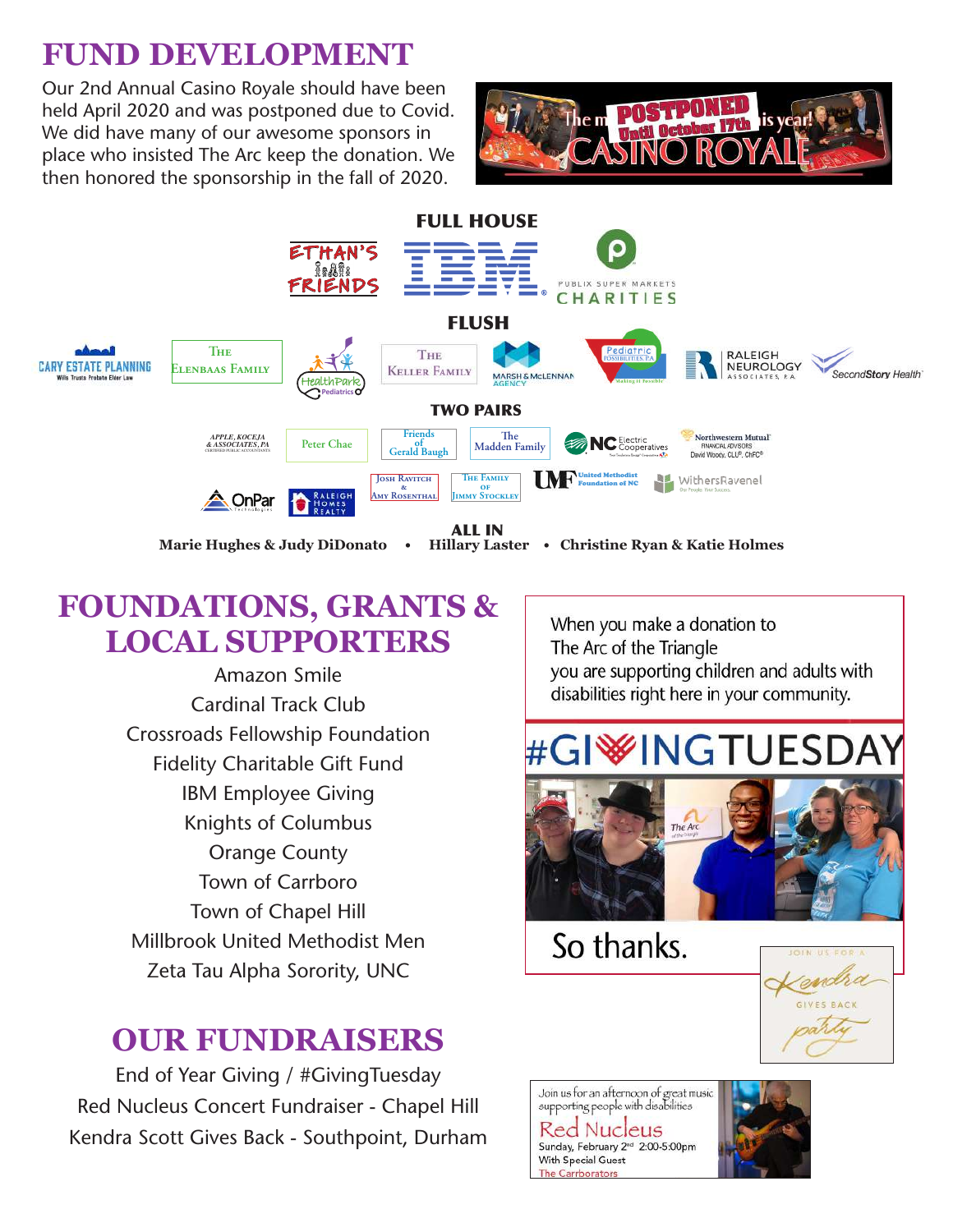### **SUPPORTERS**

#### **\$5000+**

Cardinal Track Club Zeta Tau Alpha Foundation

#### **\$2500+**

IBM Publix Super Markets Charities YourCause, LLC Trustee

#### **\$1500+**

Carlson Family Foundation Derek D. Elenbaas Fidelity Charitable Gift Fund Pediatric Possibilities University Presbyterian Church

#### **\$1000+**

American Endowment Foundation Cristina Flake Lamb Foundation of NC, Inc Marsh & McLennan Agency LLC Raleigh Neurology Associates Secondstory Health LLC Society of Clinical Research United Way

#### **\$500+**

Principled Technologies, Inc Christine Ryan IBM Employee Services Center Apple, Kocela & Associates Michael Madden United Way of Greater Kansas City Nick Keller Joshua Ravitch & Amy Rosenthal Thomas Davis SunTrust Ameriprice Financial Chris Leith Automotive David Demarini Duane & Sally Bartholomew Geneva Capital Leeann Graham NC Electric Cooperatives On Par Technologies Raleigh Homes Realty Robert Cooney Withers & Ravenel, Inc.

#### **\$250+**

Kendra Scott, LLC Meredith R. Ellington Henry Jones Edward Jones NC State Employees Combined Campaign Jennifer Pfaltzgraff Edward Scott Thomas J. Rusty Mumford Nancy Pfaltzgraff Pediatric Therapy Associates Laura Alden Arnold Kaluzny

#### **\$100+**

John Deere Lynn Cotterill Samuel P. Dickinson Zachary Lefaivre Marie L. Hughes Jeanne Mammes Kate Payne Ross O'Donovan

Taylor Furr Lia McNeilly Church of St. Thomas More Joseph Boyette Mary Beth & Dale Stillwell Randall L. Jones Schwab Charitable Fund William D. Lappin Amazonsmile Foundation C. D. Johnson Harper Eneta McAlister Julia Moore Eileen Patrick Megan Richardson Aaron Chen Albert Failla Allen Overman Andrew Conner Biogen Carol & Marty Moore Catholic Daughters of the Americas Connie Cochran DCL Management Group Deborah Stanford Dionne Lester Geraldine Hasinger Jerry Cotten John W. Becton Joseph E. Dew, Jr. Kenneth G. Oakley Kim Feller Laura Northcutt Margaret A. Deutsch Marissa Tew Marlys S. Akin Mary Helen Page Mary Kessler Michael S Tane Sam D. Bryan Stanley W. Black III Todd R. McIntyre Vickie Yongblood Jennifer W. Walken Keara & Kevin Suzik

#### **\$50+**

Kerry McCarthy-Adams Harry Moehring Mark Wollerman Amy W. Eischeid Donna J. Kregor Emilea Boyette Greystone Baptist Church Maire Zmuda Elizabeth LaPierre David L. Dropkin Melwood Horticultural Training Center Steven Jacobson Elizabeth Diesel Shannon Sikes AL Capehart Amy Krebs Ann Matthysse Anne Rothrock Anthony Krasznai Arthur Warner Bonita Garland Brent G. Rinholm Carla N. Bernstein Christal Delagrammatikas Christie Barry Christina Smith Hilliard

Christopher E. Koller Colleen Armstrong Cynthia Callahan Cynthia Linton David Charles Kenney David Woody David Thompson Delondria Catrice Hines Denis Pascarelli Denise Llyod Dickson Flake Donald Hamrick Donna F. Jarmusz donna M Beckmann Edith H Horne Eileen Rice Elizabeth Thompson Frances Duley Fred and Lisa Clifford George E. Forrest Jr. Jackie Kelty John Cordeiro John M. Davis Judy Elson Lauren Walker Laurie Nederveen Lisa Hanson Luther Liles Marco Galaverna Margaret P. Lucas Mary C Snyder Matthew Kuhr Maura Waugh Meg Mcdaniel Melanie Edwards Mella Louise Diaz Michael Shore Morry Spitzer Pamela & Peter Catlin Reece Dillard Rene Gonzales Rhonda George Richard & Judith Didonato Richard T. Liles Robert Schwab Rolland Olin Sarah Vivian Harlan Sivia Liboon Stephen Fisher Susan Book Theodore Buckner Theresa Trout Troy McLean Max VanName

#### **>\$50**

Beta Theta Pi Fraternity Carol Conway Christine Agamaite Peter Chae<sup>-</sup> Hillary Laster Regina Dropkin Charles Stillwell Dawn Selby Darragh Davis Freda Dias David Brown Adrienne Kittle Angela M. Anderson Annie A. Johnson Brunilda Mendez Carla A Erickson

Dominique Elliot Donna P. Black Elizabeth DeMelfy Enjoli Allen Etta Cox Gene Presson Gerald E. Stockley Holly Severin Jamie Richardson-Casey Jessica Gutierrez Jessyka Glatz John Kessler John Leon Karen Stockley Geringer Karen Wasburn Katherine Tompkins Kathy Honeyman Keith Caslin Krista Johnson Linda Shipman Liping Liu Lisa Roberson Lucy A. Harber Martha Sorrentino Mary Kuhr Mary Lou Kransnick Mary Mouw Melissa Pierce Michelle Foy Thurman P. Hilliard Neill Cox Orah Raia Pam Hardee Paul Yokabitus David Poe Sandra Sharples Sherri Claes Steven Jones Sue Lamp Susan M. Harvell Susanne Poythress Tamela Yvette Haywood Verizon Kerry Hutchins Amy Cole James Cross James E. Pilling James Robertson Latoya Todd Maia Keller Barbara Failla Prithiva Ely Kate Colburn Amelia Langston Darrin Frey Dawson Berry James L. Young III Jeffrey P. Horsman Kathleen Wilkinson Linda Dickinson Linda Gail Mathis Michelle Rawls Michael Naumoff Rico Watson Robert Gillis Wanda S. Stephens William Diehl Billie S. Churchwell Carisa Ransome James O'Brien Heather A. Sapp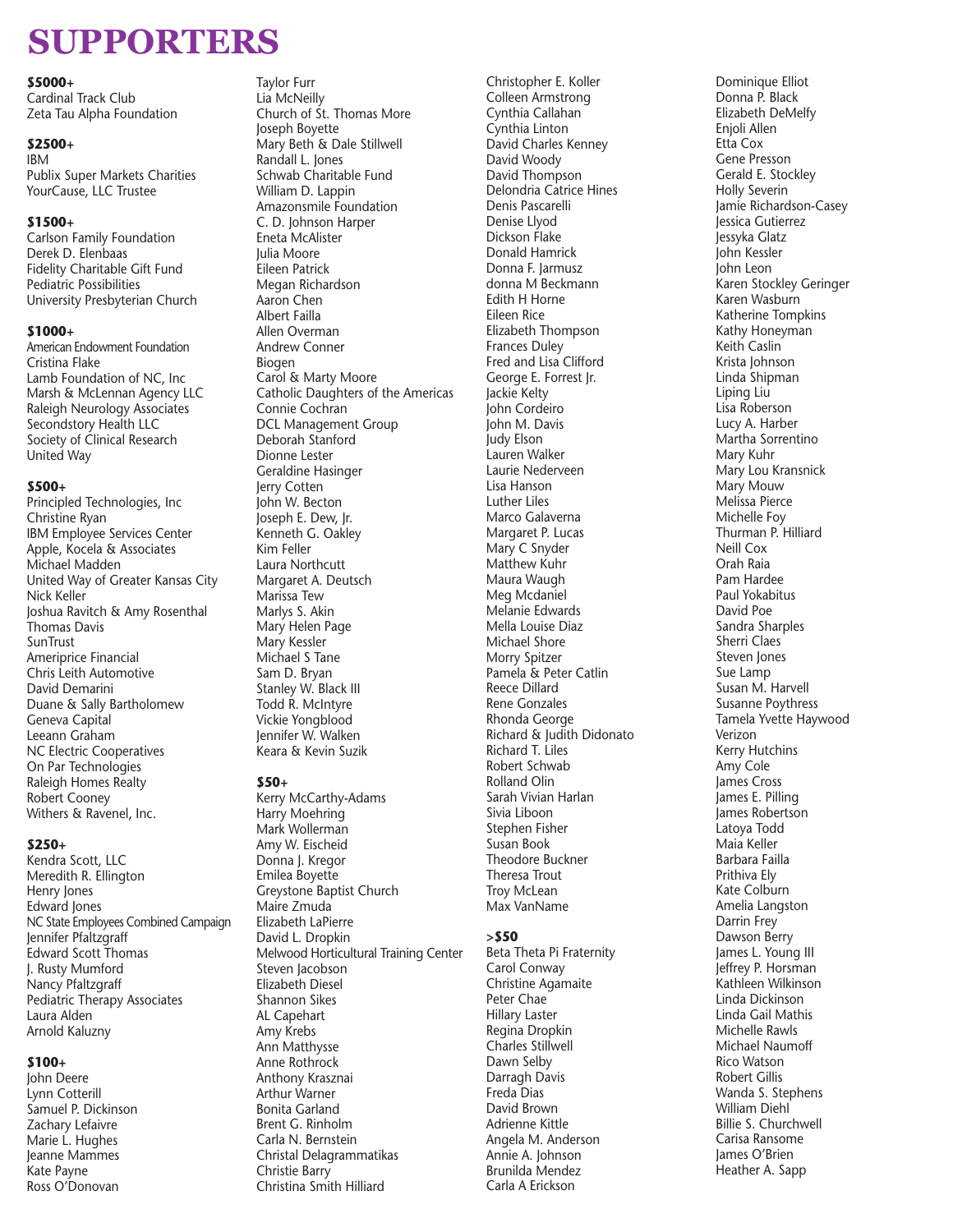### **A SUMMARY OF THE 2019-2020 FISCAL YEAR**

| <b>Total Public Support and Revenue:</b> | \$3,512,000   |
|------------------------------------------|---------------|
| <b>Total Expenses</b>                    | \$2,989,337   |
| <b>INCOME</b>                            |               |
| Contributions                            | 75,411        |
| <b>Special Events</b>                    | 11,081        |
| <b>Government Grants</b>                 | 345,177       |
| <b>PPP Loan Forgiveness</b>              | 515,400       |
| <b>Contracted Services</b>               | 2,530,658     |
| <b>Program Service Fees</b>              | 23,262        |
| Interest/Dividend Income                 | 13,077        |
| <b>Realized &amp; Unrealized Gains</b>   | <u>-2,066</u> |
|                                          | \$3,512,000   |
| <b>EXPENSES</b>                          |               |
| <b>Program Services</b>                  | 2,609,062     |
| <b>Community Programs &amp; Events</b>   | 24,016        |
| <b>Supporting Services:</b>              |               |
| Management & General                     | 342,469       |
| Fundraising                              | 8,258         |
| Payments to Affiliated Organizations     | 5,532         |
|                                          | \$2,989,337   |